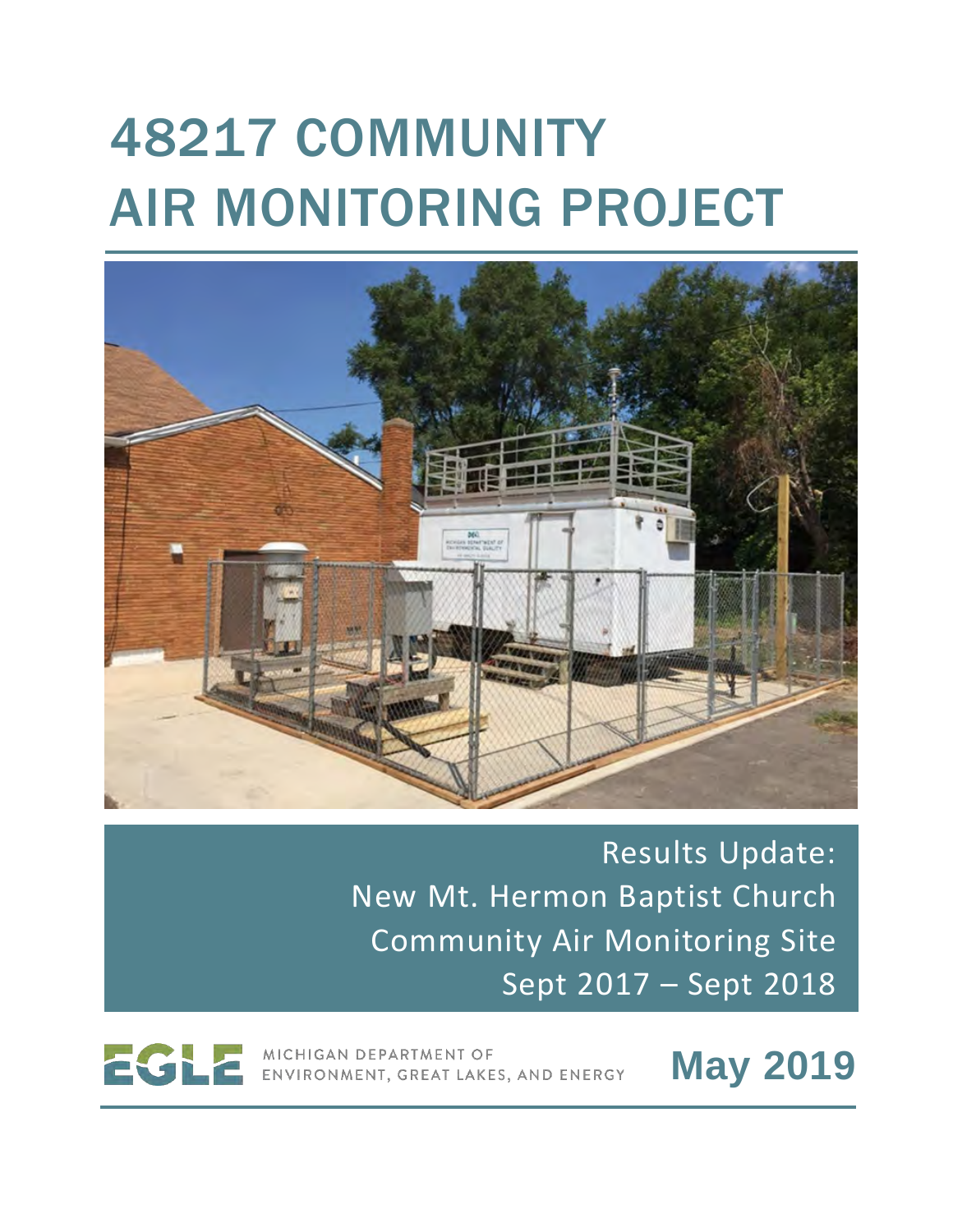# **TABLE OF CONTENTS**

#### **Report Authors and Contact Information**:

Susan Kilmer [\(kilmers@michigan.gov\)](mailto:kilmers@michigan.gov) Keisha Williams [\(williamsk29@michigan.gov\)](mailto:williamsk29@michigan.gov) Cindy Hodges [\(hodgesc@michigan.gov\)](mailto:hodgesc@michigan.gov) Air Quality Division Michigan Department of Environment, Great Lakes, and Energy (EGLE) P.O. Box 30260 Lansing, MI 48909-7760

Michigan's Environmental Justice Policy promotes the fair, non-discriminatory treatment and meaningful involvement of Michigan's residents regarding the development, implementation, and enforcement of environmental laws, regulations, and policies by this state. Fair, nondiscriminatory treatment intends that no group of people, including racial, ethnic, or low-income populations, will bear a disproportionately greater burden resulting from environmental laws, regulations, policies, and decision-making. Meaningful involvement of residents ensures an appropriate opportunity to participate in decisions about a proposed activity that will affect their environment and/or health.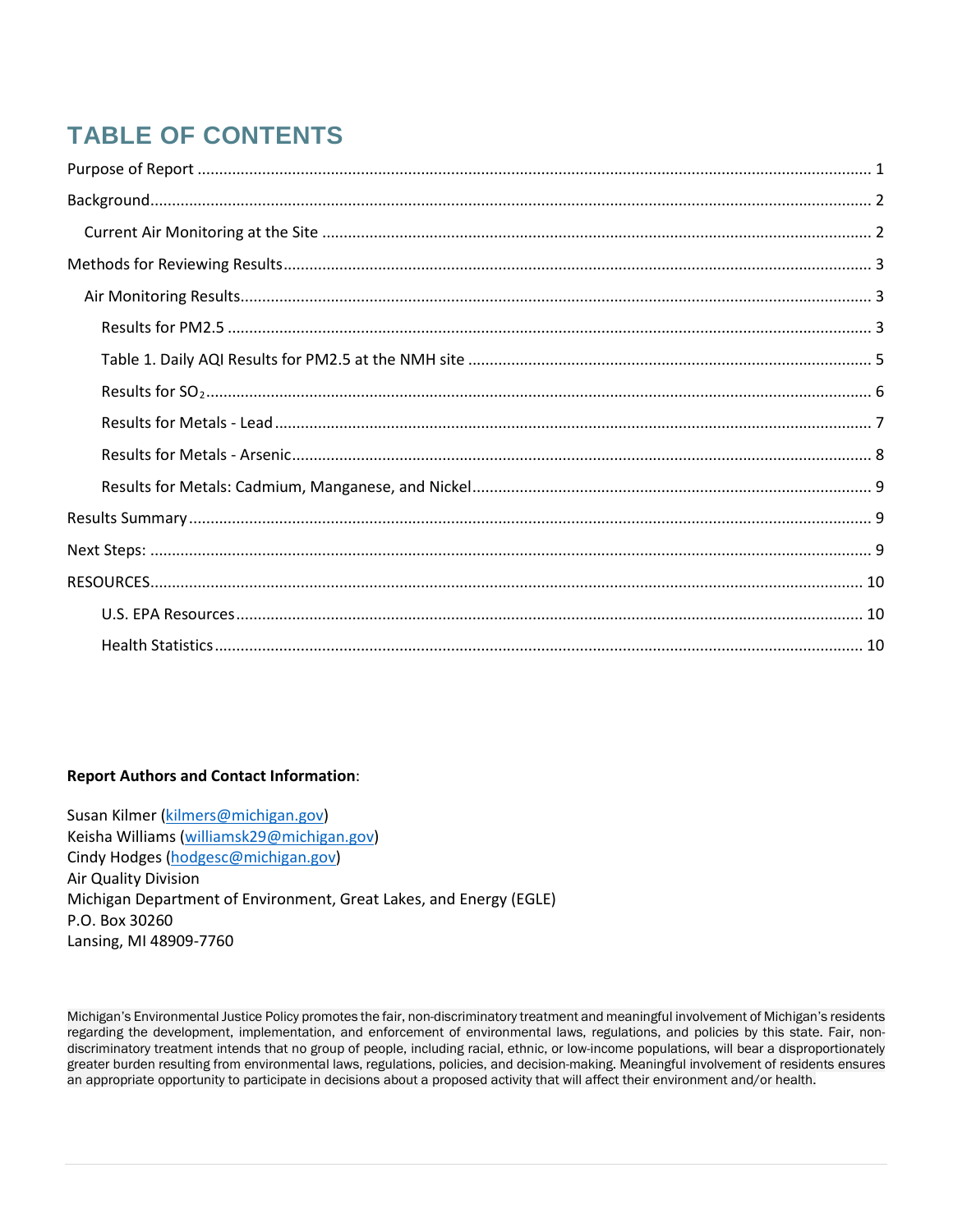# <span id="page-2-0"></span>**PURPOSE OF REPORT**

This report is an update for the public on air monitoring results collected from September 2017 to September 2018 at the 48217 ZIP code community air monitoring site. The report includes:

- Background on community concerns and how the project began
- Review of the air monitoring results
	- o Health risk review, comparisons to results from the previous year's review, and comparisons to results from other Michigan sites
- A resource table to get more information about local environmental issues



### **Figure 1. Map of Southwest Detroit**

\*Indicates facilities required to report annual emissions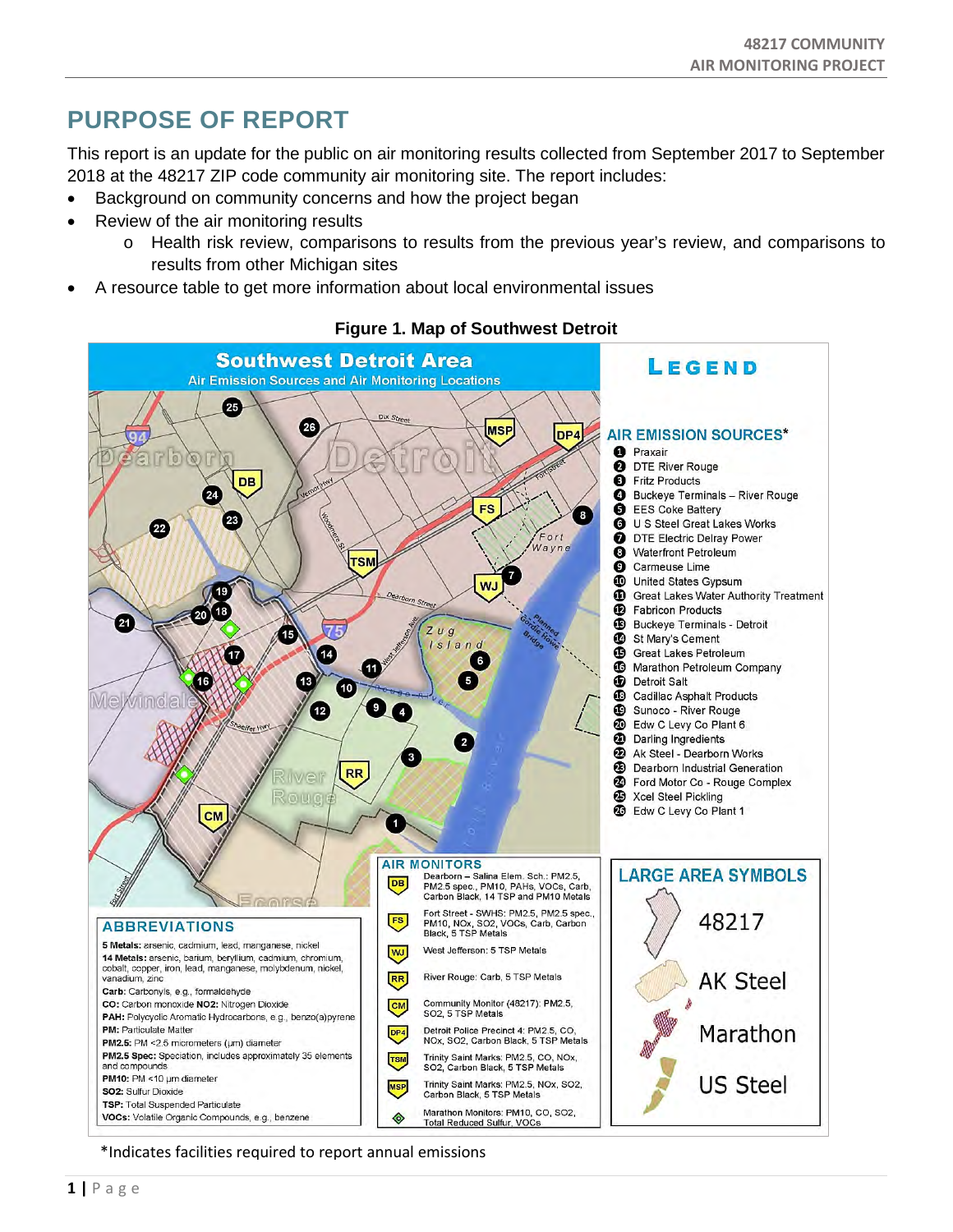# <span id="page-3-0"></span>**BACKGROUND**

For many years, residents of the 48217 ZIP code in Southwest Detroit voiced concerns about impacts from industry and traffic on their air quality and health. Some concerns include environmental injustice, health disparities, odors, lack of notification during environmental emergencies, noise, cumulative impacts, and laws which allow pollutant sources to be regulated individually. Figure 1 shows the larger outdoor air emission sources, major roadways, and details about current air monitoring sites in the area.

A one-year air monitoring study was conducted at New Mount Hermon Missionary Baptist Church in the 48217 ZIP code from September 2016 through September 2017. This was a community led effort in collaboration with state, federal, nonprofit and academic partners. Community meetings were hosted at the church to share the study findings. A final report was issued in May 2018. The report and other information can be found at: [www.michigan.gov/48217monitoring.](http://www.michigan.gov/48217monitoring)

# <span id="page-3-1"></span>**CURRENT AIR MONITORING AT THE SITE**

The Michigan Department of Environment, Great Lakes, and Energy (formerly the Michigan Department of Environmental Quality) is continuing air monitoring for several pollutants at the New Mount Hermon Missionary Baptist Church. The list of compounds being measured include:

Collected continuously and posting in real-time to the DEQMIAIR.ORG website:

- Fine particulate matter, less than 2.5 microns in diameter ( $PM_{2.5}$ )
- Sulfur dioxide (SO<sub>2</sub>)

Collected on an every 6-day schedule and sent to a laboratory for analysis:

Metals: arsenic, cadmium, lead, manganese, and nickel



## **Figure 2. Air monitoring sites discussed in this report**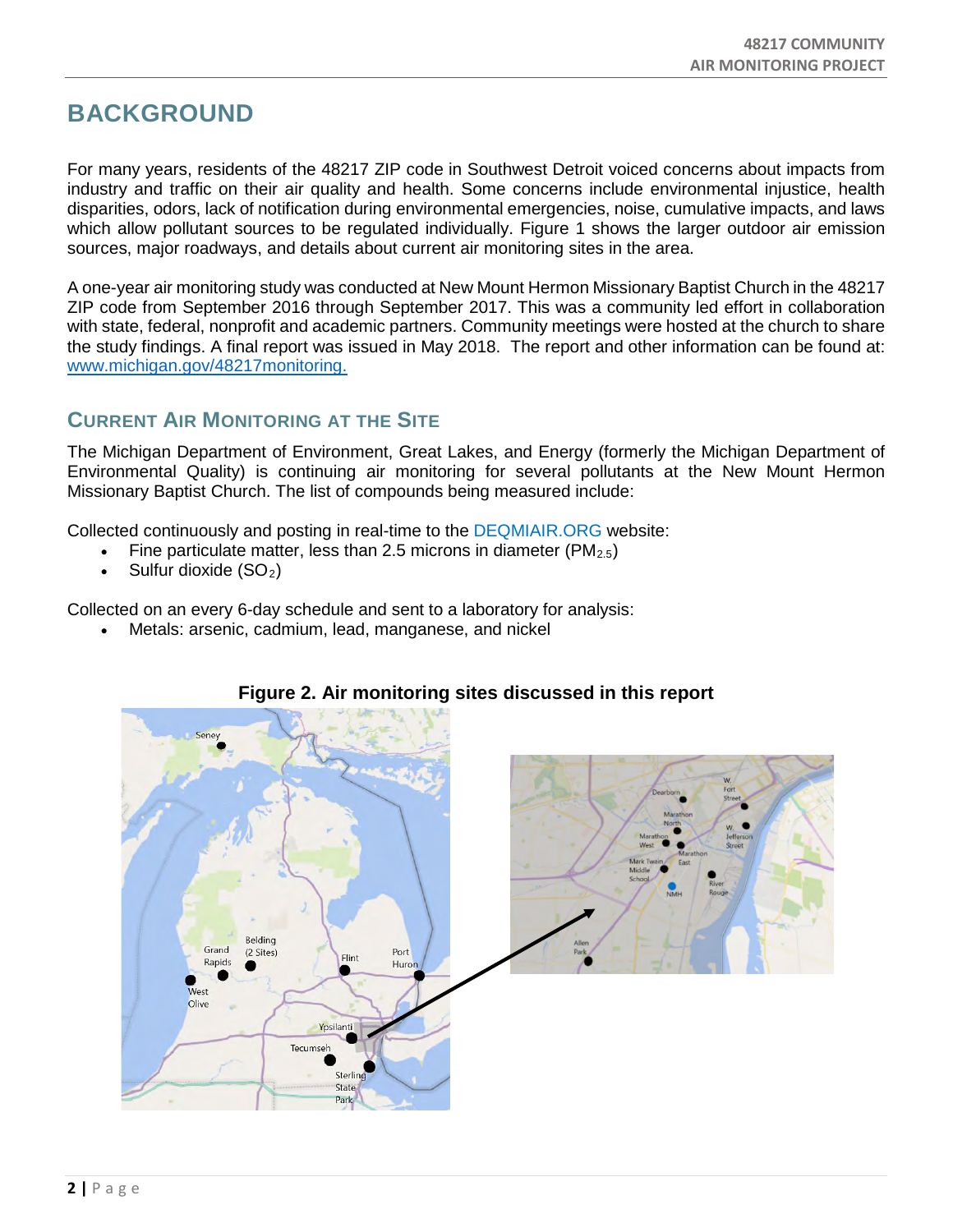# <span id="page-4-0"></span>**METHODS FOR REVIEWING RESULTS**

Air monitoring results were compared to health-based pollutant levels. Government agencies use these levels to protect the public, including sensitive groups like asthmatics and children.

The United States Environmental Protection Agency (U.S. EPA) has established health-based standards called the National Ambient Air Quality Standards (NAAQS) for some pollutants including  $SO<sub>2</sub>$ , lead, and  $PM_{2.5}$ . The NAAQS for SO<sub>2</sub> and PM<sub>2.5</sub> are based on 3 years of results. The lead NAAQS is calculated as a 3month rolling average. The results from the New Mount Hermon (NMH) site are being compared to the levels of the standards but there is not enough data yet for the 3-year calculation. The State of Michigan has established health-based levels for arsenic, cadmium, manganese and nickel.

Results collected from 2017 to 2018 at the NMH site were also compared to the results collected from 2016 to 2017 at this same site. Since a larger list of pollutants were measured in the original study, the comparison is limited to the smaller list of pollutants that were measured from 2017 to 2018. Results collected from 2017 to 2018 at the NMH site were also compared to results collected at the same time from other Michigan sites. Figure 2 shows the locations of all the air monitoring sites discussed in this report.

# <span id="page-4-1"></span>**AIR MONITORING RESULTS**

## <span id="page-4-2"></span>**Results for PM2.5**

Figure 3 shows the comparison of the daily averages between September 2016-2017 and September 2017-2018 at the NMH site. Instrument malfunctions in the summer of 2018 caused a loss of data. Overall, the results for both years were similar.

For the more recent year of results, figures 4 and 5 compare the PM2.5 level from the NMH site to levels at other sites in Michigan. As shown in figure 5, the level at the Dearborn site was the highest in the state, but levels at Ypsilanti and Allen Park were similar to levels at the NMH site. Levels outside of metro Detroit and Ypsilanti were lower than the NMH site, and levels at the Seney site were the lowest in the state. All sites have levels below the level of the NAAQS.

# **PM2.5**

PM2.5 describes the small particles in the air. It is a mixture of pollutants, and it is one of the main health risk concerns with air pollution. Breathing a high enough level of  $PM<sub>2.5</sub>$  can cause health issues like heart and lung problems.



# **Figure 3. Daily PM2.5 Levels**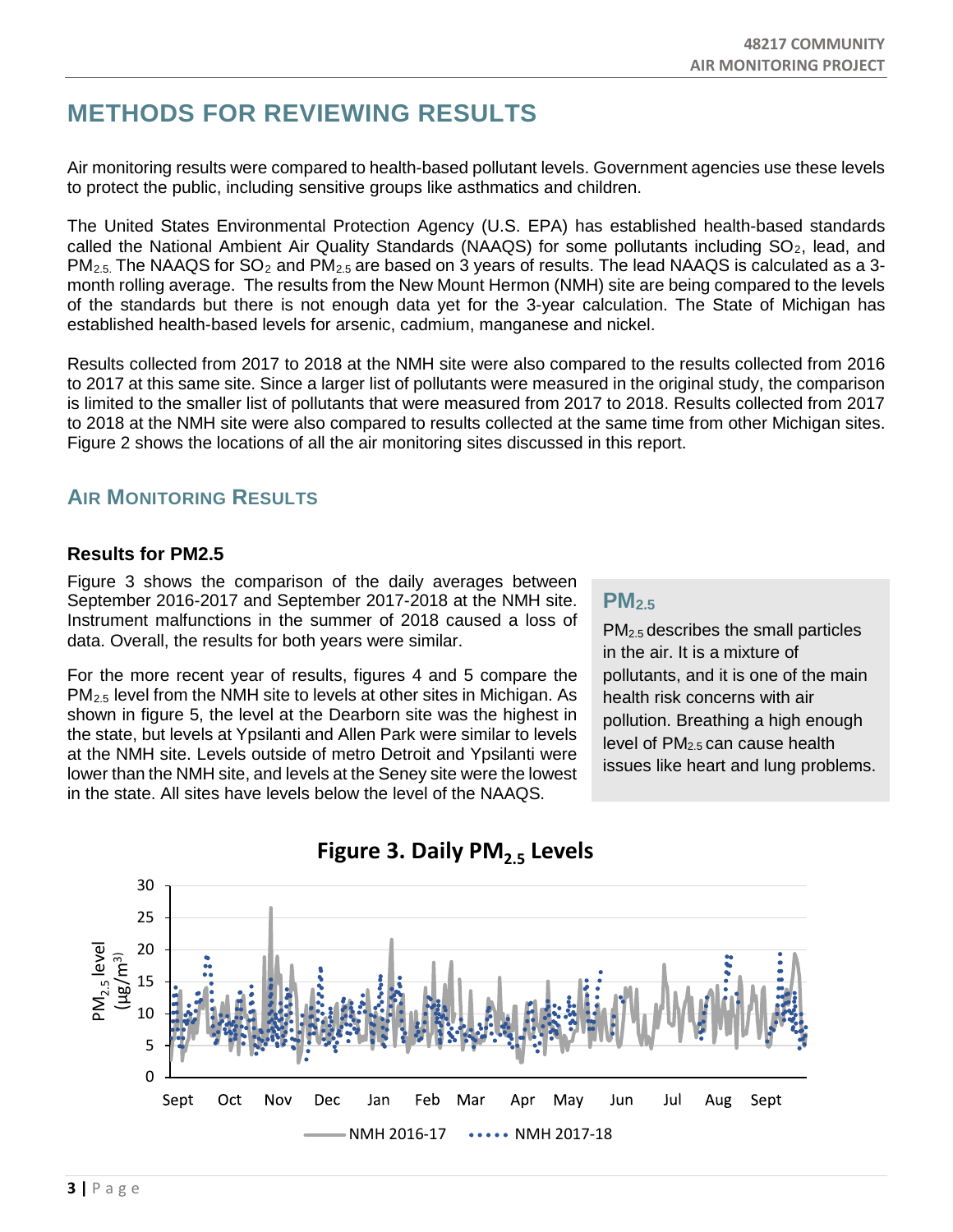

**Figure 5. Annual Average PM2.5 Levels September 2017-September 2018** 

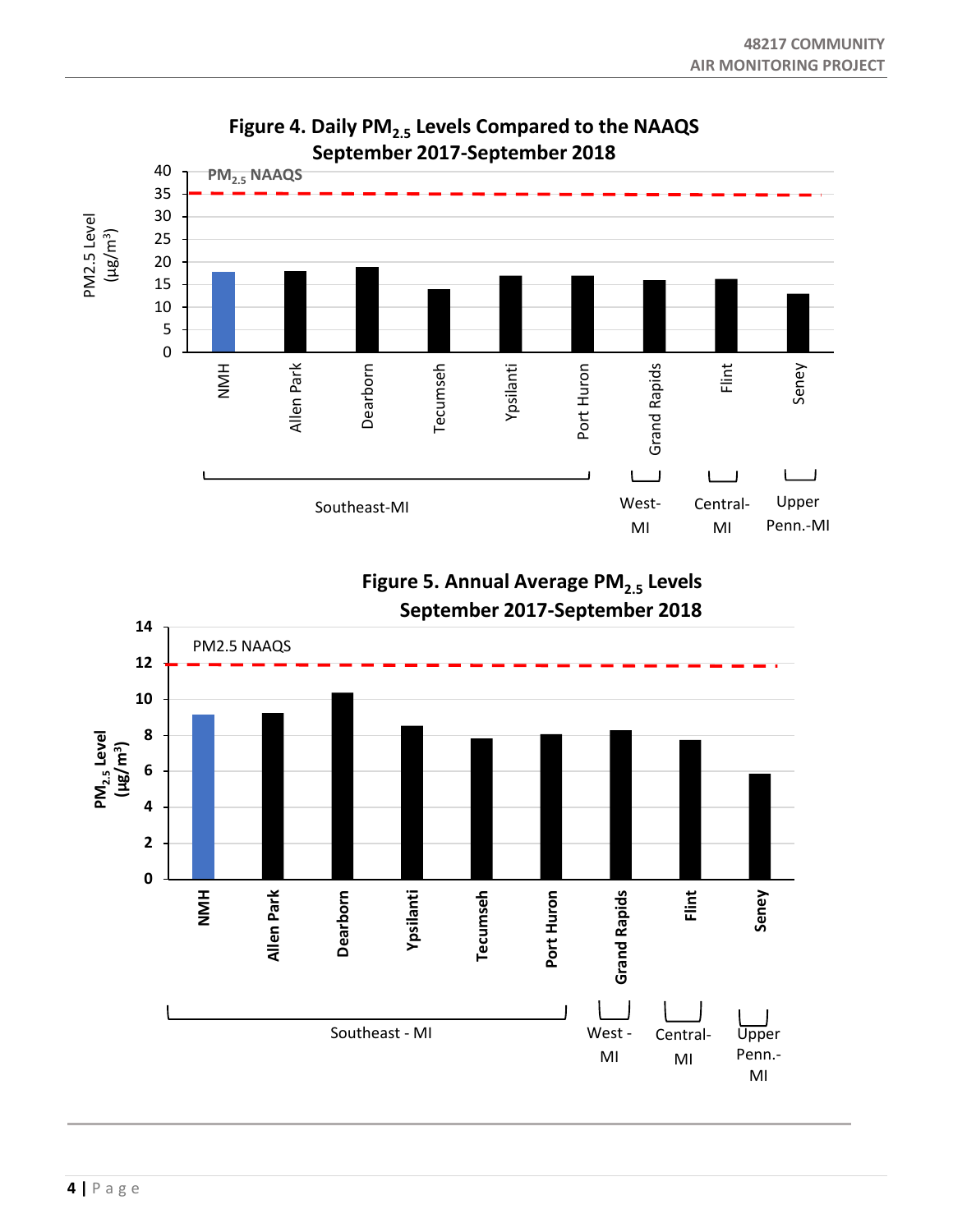The U.S. EPA's Air Quality Index (AQI) allows for a real-time look at the air quality for a given day and even gives air quality forecasts for the following day or several days. EPA also has "NowCast" which relates hourly data to the AQI. This can allow people to better respond to rapidly changing air quality conditions, such as during a wildfire.

The PM<sub>2.5</sub> standard is designed to protect sensitive groups, like people with lung disease. Some research studies show health problems occurring at levels below the  $PM_{2.5}$  standard for some individuals. These individuals are more sensitive than the groups which the  $PM<sub>2.5</sub>$  standard is designed to protect. The "moderate" category from the AQI is for the  $PM<sub>2.5</sub>$  levels that may still be a health concern for unusually sensitive individuals (Table 1). At these PM<sub>2.5</sub> levels, some individuals may experience health problems, like shortness of breath.

As shown in Table 1, for the daily PM<sub>2.5</sub> levels from September 1, 2017- September 30, 2018, 241 days were in the good air quality category, where health problems based on  $PM<sub>2.5</sub>$  pollution would not be expected. 58 days were in the moderate air quality category, where the  $PM<sub>2.5</sub>$  level may have been high enough to be a health concern for extremely sensitive individuals. There were no days measured at levels above the moderate level. The number of days is less than 365 due to instrument malfunctions.

| <b>AQI Category</b>                                                                      | Number of Days PM <sub>2.5</sub> Level<br>was in Each Category |
|------------------------------------------------------------------------------------------|----------------------------------------------------------------|
| Good (Green):<br>Not expected to be a health risk                                        | 241                                                            |
| <b>Moderate (Yellow):</b><br>May be a health concern for unusually sensitive individuals | 58                                                             |
| Unhealthy for Sensitive Groups (Orange):<br>May be a health concern for sensitive groups | $\Omega$                                                       |
| Unhealthy (Red):<br>May be a health concern for everyone                                 | 0                                                              |
| <b>Very Unhealthy (Purple):</b><br>Everyone may have more serious health effects         | 0                                                              |
| Hazardous (Maroon):<br>The entire population is likely to be affected                    | 0                                                              |

## <span id="page-6-0"></span>**Table 1. Daily AQI Results for PM2.5 at the NMH site**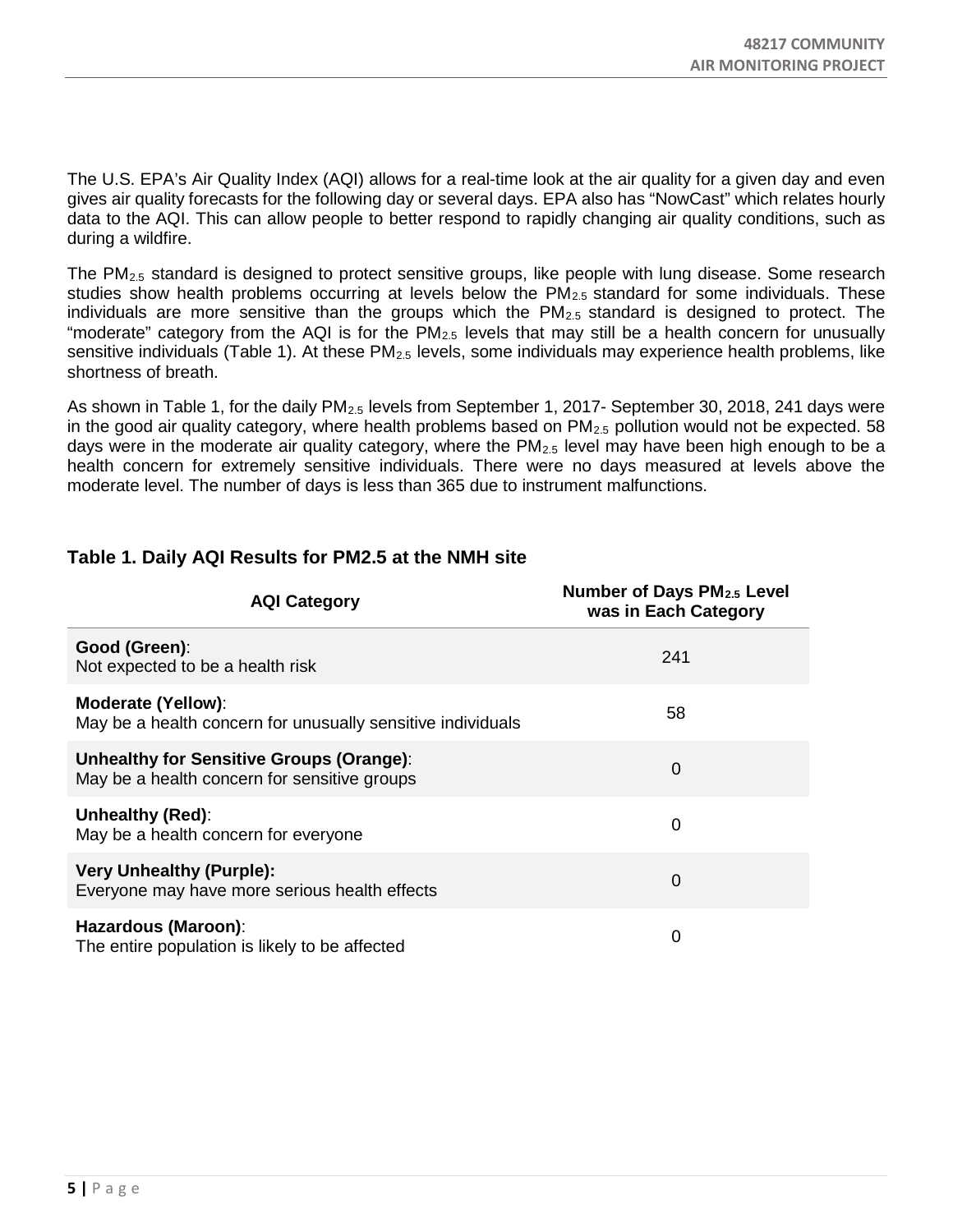## <span id="page-7-0"></span>**Results for SO2**

Figure 6 shows the comparison of the maximum 1-hour level from each day from September 2016-2017 and September 2017-2018. These levels were both below the NAAQS for  $SO<sub>2</sub>$  and in the good AQI category.

As shown in figure 7, these levels are similar to some other areas, but higher than background levels like those seen at Sterling State Park. The 48217 ZIP Code is currently in an  $SO<sub>2</sub>$  and ozone non-attainment area, which means that the area is not meeting the NAAQS. The  $SO<sub>2</sub>$  nonattainment status was largely determined based on the  $SO<sub>2</sub>$  levels at the W. Fort Street site.

# **SO2**

If  $SO<sub>2</sub>$  levels are high enough for even a few minutes, it can be a health concern. This gas can cause breathing problems, especially in sensitive groups like asthmatics.



# **Figure 6. 1-Hour Daily Maximum SO<sub>2</sub> Levels**

Figure 7. 1-hour SO<sub>2</sub> Levels Compared to the NAAQS **September 2017-September 2018**

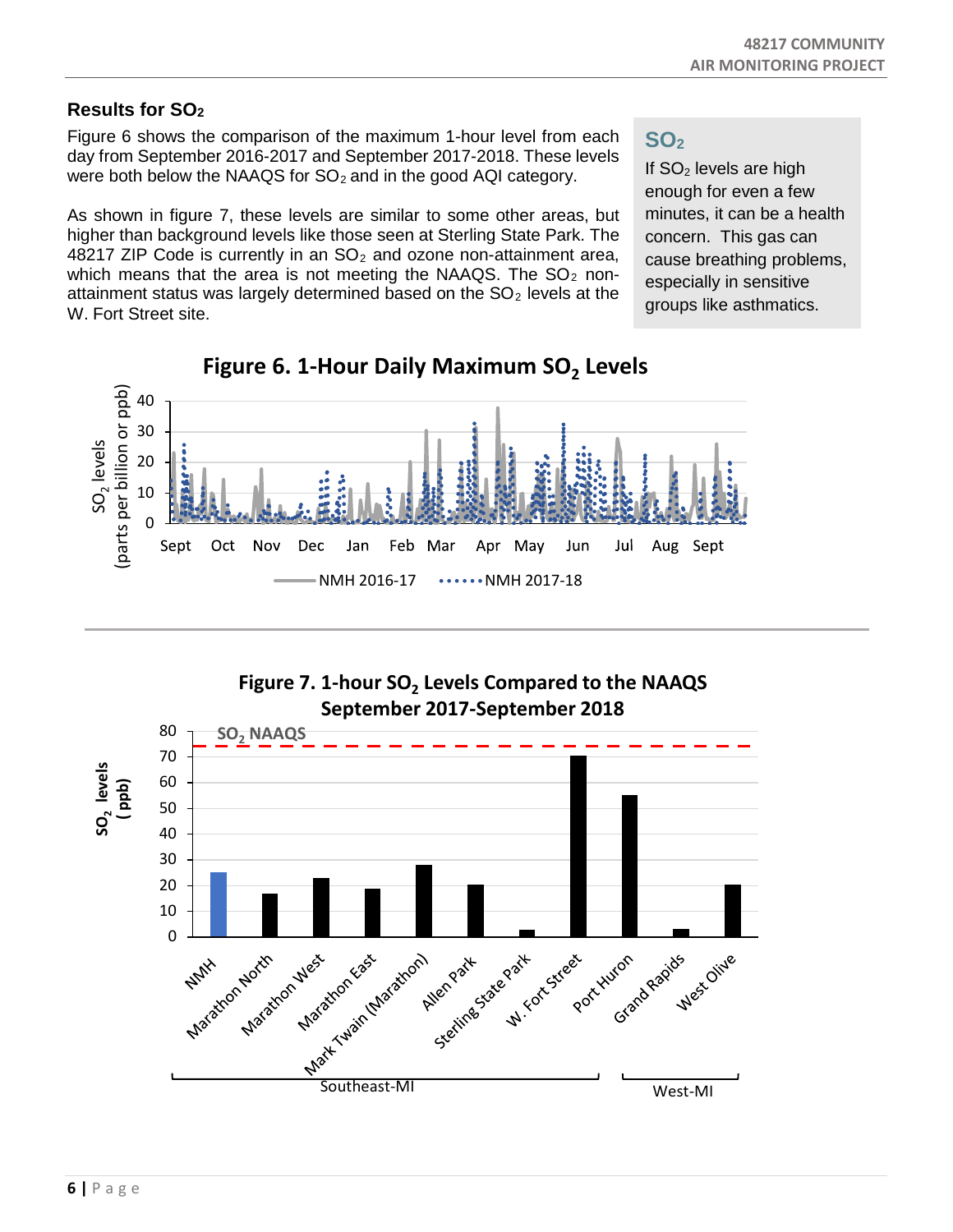## <span id="page-8-0"></span>**Results for Metals - Lead**

As shown in figure 8, lead levels at the NMH site were similar to the previous year's results. All of these levels were below the level of the lead NAAQS.

Levels at the NMH site were similar to some sites, but lower than others (figure 9). This may reflect the different purposes for each site. The NMH site is based on community interests. The Allen Park, Grand Rapids, and Dearborn sites are part of national programs to monitor long-term trends. The Belding and Port Huron sites are near sources that may have high lead emissions.

# **Lead**

Lead causes learning and behavioral problems in infants and children. As compared to breathing it, these sensitive groups are more likely to be exposed to lead through swallowing soil/dust, water, and food.

While breathing lead is not usually the main way that people are exposed, there is also no safe exposure level to lead. The lead NAAQS provides a level of health protection for at-risk groups.





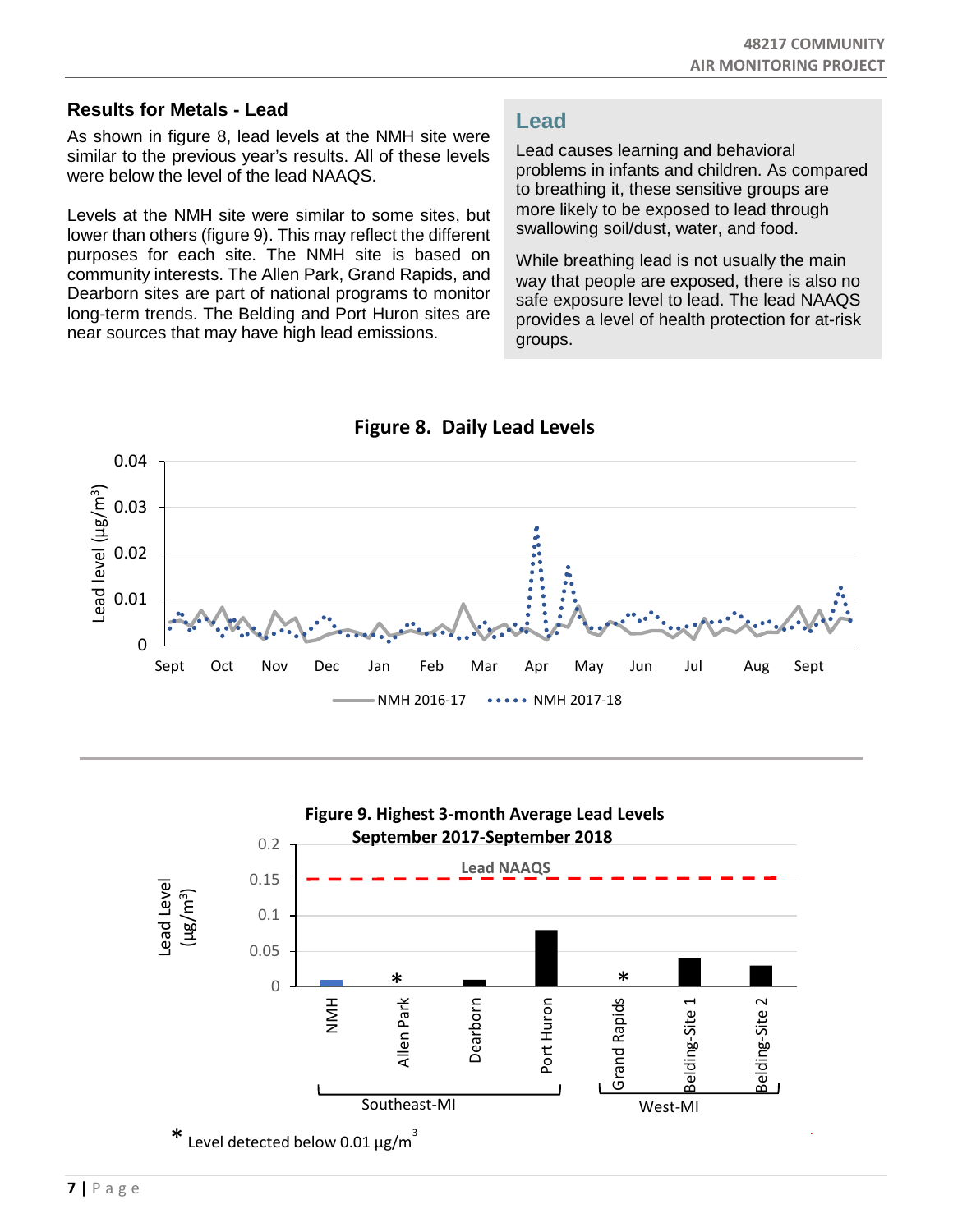## <span id="page-9-0"></span>**Results for Metals - Arsenic**

Arsenic levels were similar to arsenic results seen in 2016/2017, and these levels were above the one in one million cancer risk level (Figure 10). Being above the cancer risk level means that there is an increased chance of developing cancer from these arsenic levels, but it does not mean that someone will definitely develop cancer from these levels. The one in one million cancer risk level provides an initial finding for pollutants of concern.

A next step in the review is to look at the 100 in one million risk level, since it is used as an upper limit of acceptable risk when the U.S. EPA evaluates air quality. The arsenic levels at the NMH site are well below the 100 in one million-risk level. Similar levels for this pollutant are also seen in other areas of Michigan.

# **Arsenic**

Arsenic can cause lung cancer. For pollutants that can cause cancer, one way to estimate risk is to consider the additional risk of developing cancer if people breathe a certain pollutant level for their entire life.

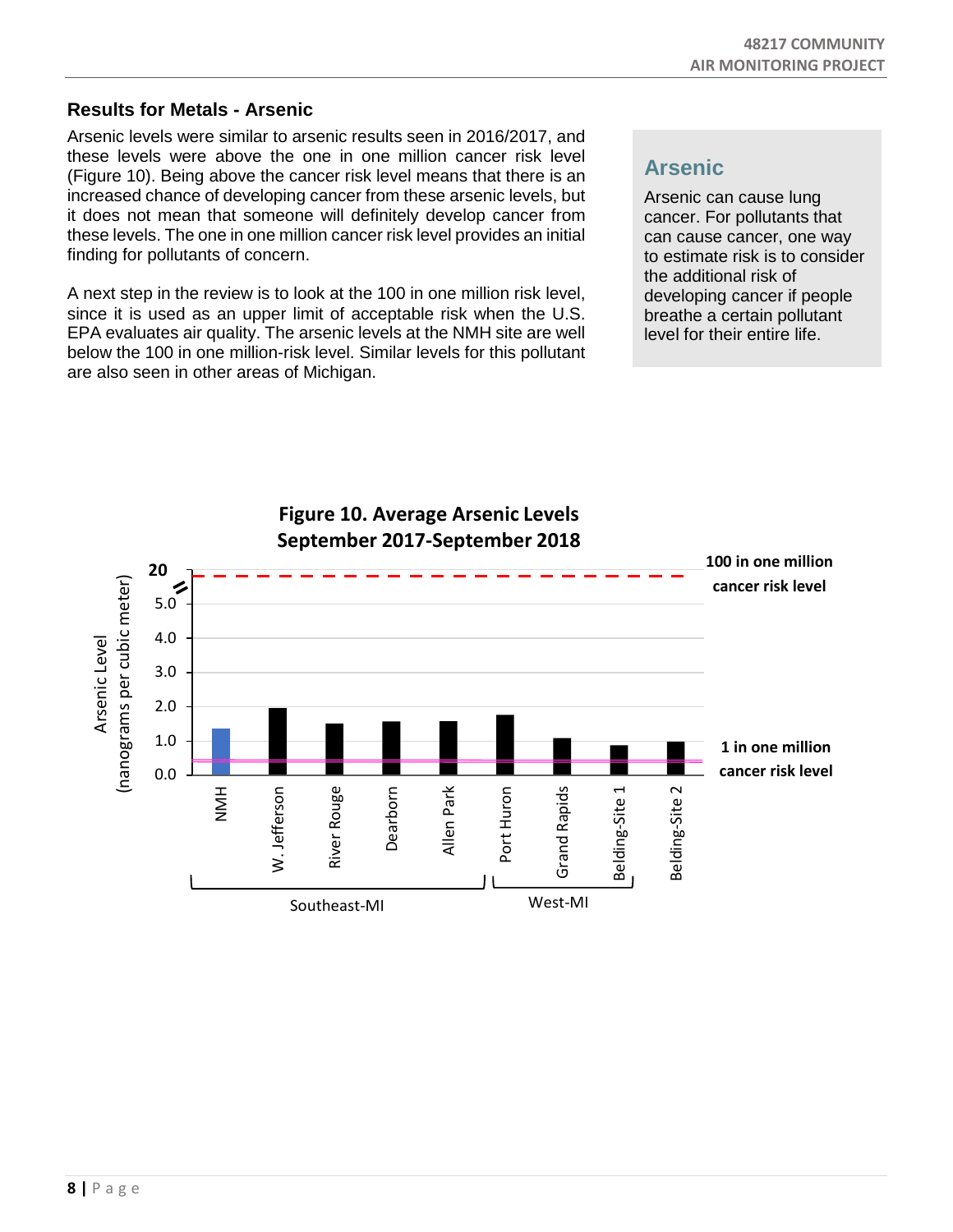## <span id="page-10-0"></span>**Results for Metals: Cadmium, Manganese, and Nickel**

Cadmium, manganese and nickel were all below their respective health-based levels. The cadmium and manganese levels in 2017-2018 were similar to the previous year whereas nickel levels were lower than the levels measured in the 2016/2017 time period.

# <span id="page-10-1"></span>**RESULTS SUMMARY**

At the NMH site,  $SO_2$ , lead, and PM<sub>2.5</sub> were below the federal health-based standards. Cadmium, manganese and nickel were also below the health-based levels used by the State of Michigan. Arsenic levels were above one of the health-based levels for cancer risk at the NMH site and all other sites throughout the state. Levels of PM<sub>2.5</sub> and lead were similar to other areas of metro Detroit. Lead levels were lower at metro Detroit sites, including NMH, as compared to air monitoring sites where there was a known lead emission source.  $SO_2$ levels at the NMH site were similar to the Marathon air monitors but differed from other sites around the state. More specifically, the NMH levels were higher than background sites but lower than the W. Fort St and Port Huron sites.

Measured pollutant levels from September 2017-September 2018 at the NMH site were similar to the previous year. Overall, this suggests that the air quality stayed about the same. However, since cumulative risk could not be done with the smaller list of pollutants, the level of cumulative risk is unknown.

# <span id="page-10-2"></span>**NEXT STEPS:**

The Michigan Department of Environment, Great Lakes, and Energy plan to continue monitoring for  $SO_2$ , PM2.5, and metals in 2020 at the New Mt Hermon Baptist Church in the 48217 ZIP Code. The agency looks forward to continuing the partnerships with the community.